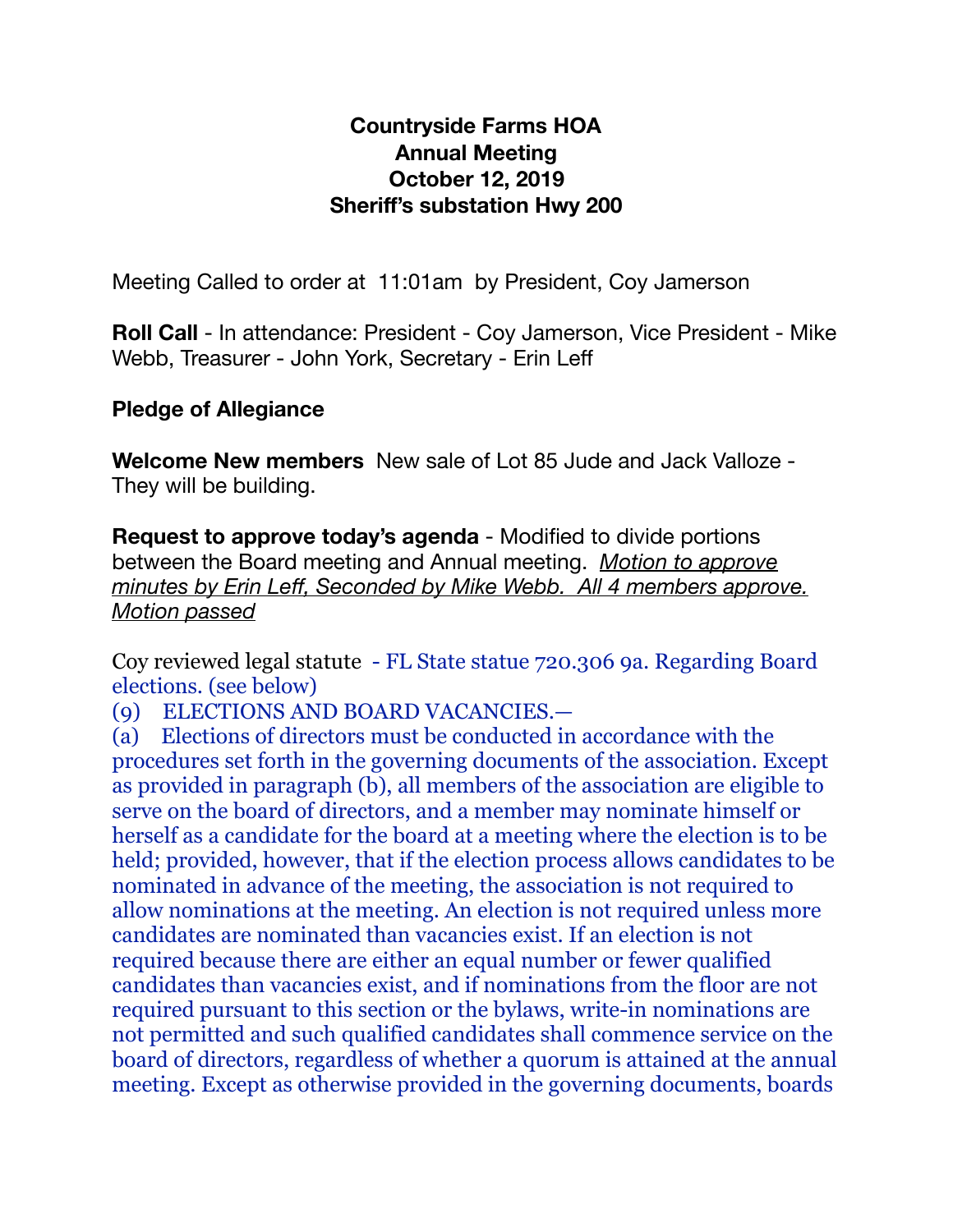of directors must be elected by a plurality of the votes cast by eligible voters. Any challenge to the election process must be commenced within 60 days after the election results are announced.

We have an equal number of candidates as seats available therefore, we are not required to have an election, and not required to have write in candidates. We WILL, however, have the vote so that all members can be heard.

**Voting Procedure** - Erin read the voting procedure. We have appointed volunteers to tally votes (Ilse Goodwin, Gayle York, and Tracey Webb). Thank you for assisting with this important task.

**Treasurer's report** - John York reviewed the state of the Treasury. All accounts have been reconciled. These, and Profit/Loss statements through September 30th are available on the website. The community is likely to be running "in the red" this year. John recommends password protection on the financial webpage. *Coy Jamerson moved to password protect the financial page of the Countryside Farms website. Seconded by John York. All 4 members in favor. Motion Passed.* Concerns with the selection of investments, as there are very low returns and one account where the monthly service fees exceed the returns each month. Suggest to take penalty and move to a higher interest account - will investigate options.

**Election** of Officers of the Board. - Voting, counting of ballots.

# **Committees**

- $C & R$  We have had sign ups, and plan to get started once the Entrance Gate project is complete.
- Website Please use it! If anyone has something to post to the website, contact Erin Leff. [www.countrysidefarmsocala.com](http://www.countrysidefarmsocala.com)
- Road We have had few sign ups. This is a very important task that we hope more residents will want to participate in.
- Compliance intended to identify when there are violations within the community. They can then report back to the board to notify our neighbors to help resolve issues. We are interested in recruiting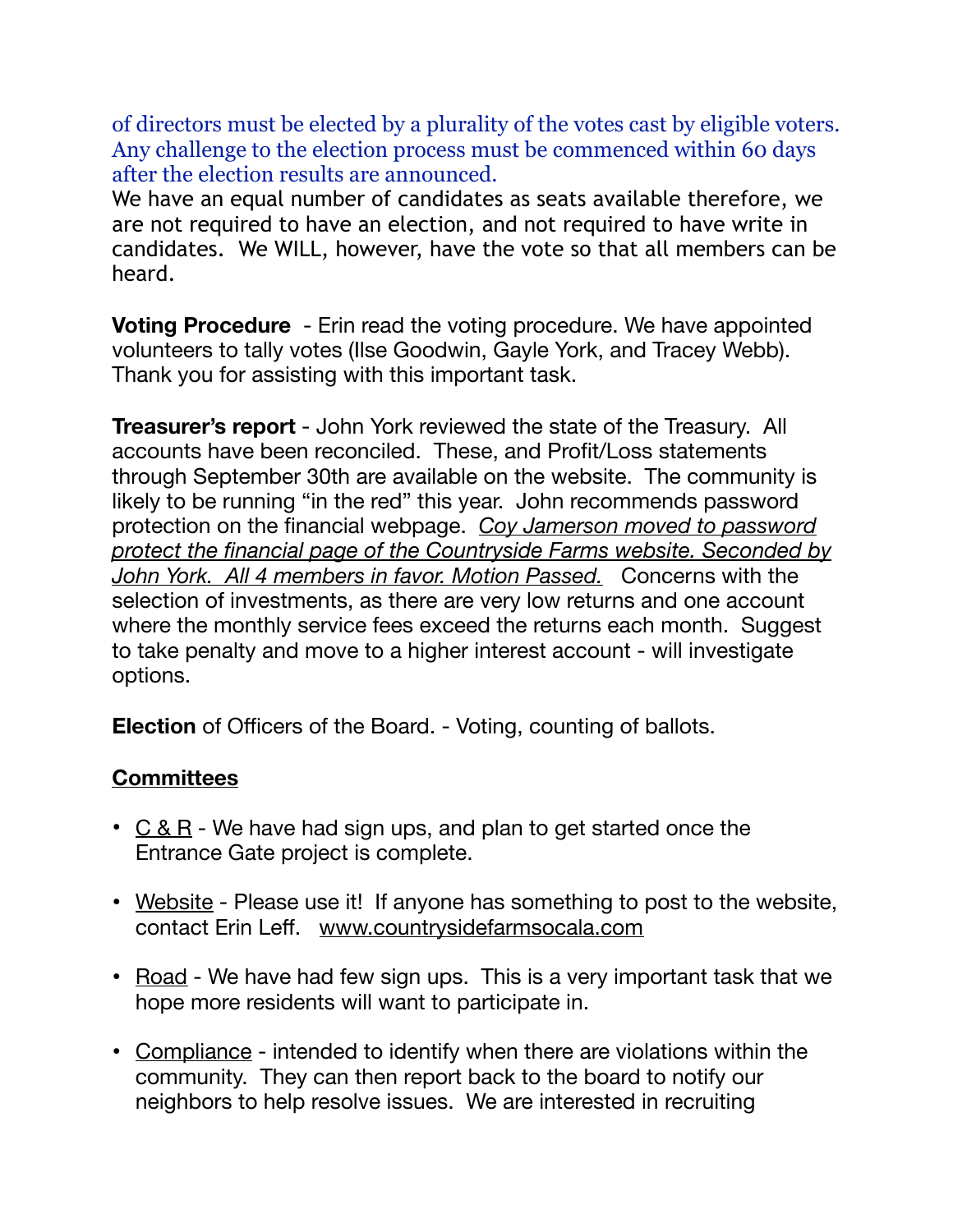volunteers to serve. This is different from handling complaints. Members of the Board of Directors **may not serve** on the Compliance committee

## **Old Business**

**Lot 92** - An arborist was consulted, and several trees were marked for approval. Only these tree were removed, and trees were also trimmed. Thank you to the owners who were very cooperative.

**Gate update** - Coy Jamerson discussed that we in the future may wish to change the gate clicker codes as there are likely many people who do not live here anymore with access over many years. The new gate access system should be completed soon.

**Garage Sale** - if nobody is willing to organize this, we will not have the event this year. No volunteers were found at the meeting.

### **New Business**

**Budget meeting** - Next month we will have a Budget meeting and Board vote for the annual dues increase. Date to be determined. An announcement letter ( including location, date and time) will be sent by mail at least 14 days before the meeting date. Current plan is to vote for \$1000/year dues. There is no current plan to adjust the dues again (either up or down) after this increase, but it is possible sometime in the future.

**Lot 22** - Mr Lauer has passed away recently. A donation of \$100 was made in his memory to Humane Society of Ocala at Susan Thompson's request.

**Stop signs** - Peter Quinones asked whether the stop signs will be staying forever. Discussion followed about people speeding and running the stop signs. We have children, and cyclists who are at risk. Our goal is safety. We can discuss more at next meeting. Parents - ask children not to use earbuds on bikes. If you see something, say something (to the Board) regarding speeding and dangerous driving - collect license plate numbers or business names of service vehicles. Please slow down. Watch for children, stop signs, speed limit signs.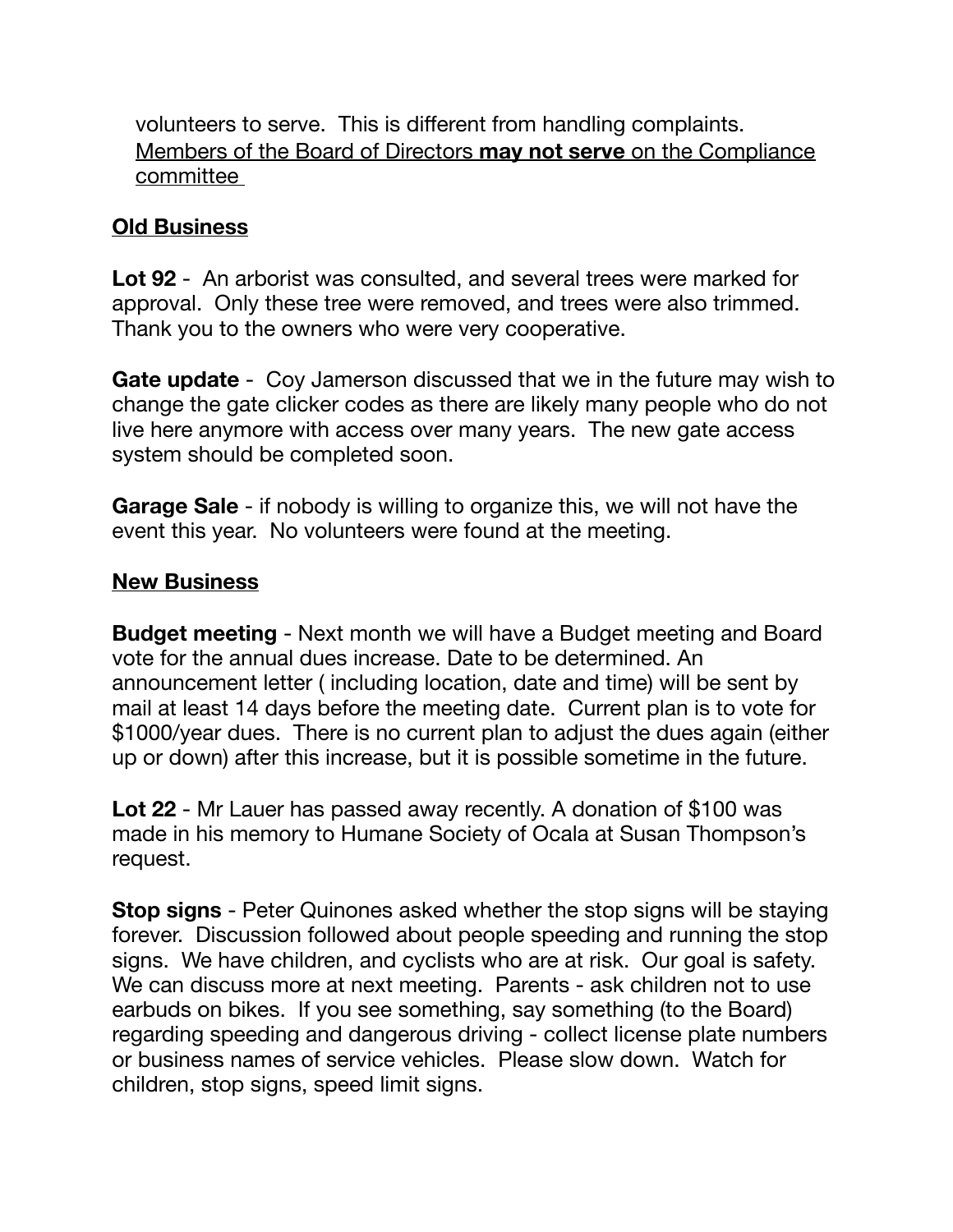**Trees** - a GREEN letter was sent to everyone by mail because some residents cut trees without approval. We are working with these homeowners. If you have sick trees and are in question as to whether you have permission to remove them, please ask the board to verify if approved.

**Flag** - Theresa Keane has kindly volunteered to take over Flag maintenance duties. We thank you for your patriotism!

**Winter Party** - Nov 24th 4-7pm. At the retention pond by the middle road. Bring your own everything! (Beverages, food, tables, chairs) and let's have some FUN!

**Ballot Tally/Certify** All nominees were elected by a majority of votes cast. Welcome Grant Treiber, and also re-elected Mike Webb and Coy Jamerson.

#### **Comments from the members**

Linda Taylor with the Plantastics - Plant Sale and Fundraiser scheduled for 3/28/2020 8am at Lot 94 (Edwards) Plants, garden equipment, etc…

*Motion to adjourn John York. Seconded Coy Jamerson. All 4 members approves. Meeting adjourned 12:19pm.* 

> Countryside Farms HOA BOARD MTG October 12, 2019 Sheriff's Substation Hwy 200

Meeting called to Order at 12:19pm.

**Roll Call** - President - Coy Jamerson, Vice President - Mike Webb, Treasurer - John York and Secretary - Erin Leff.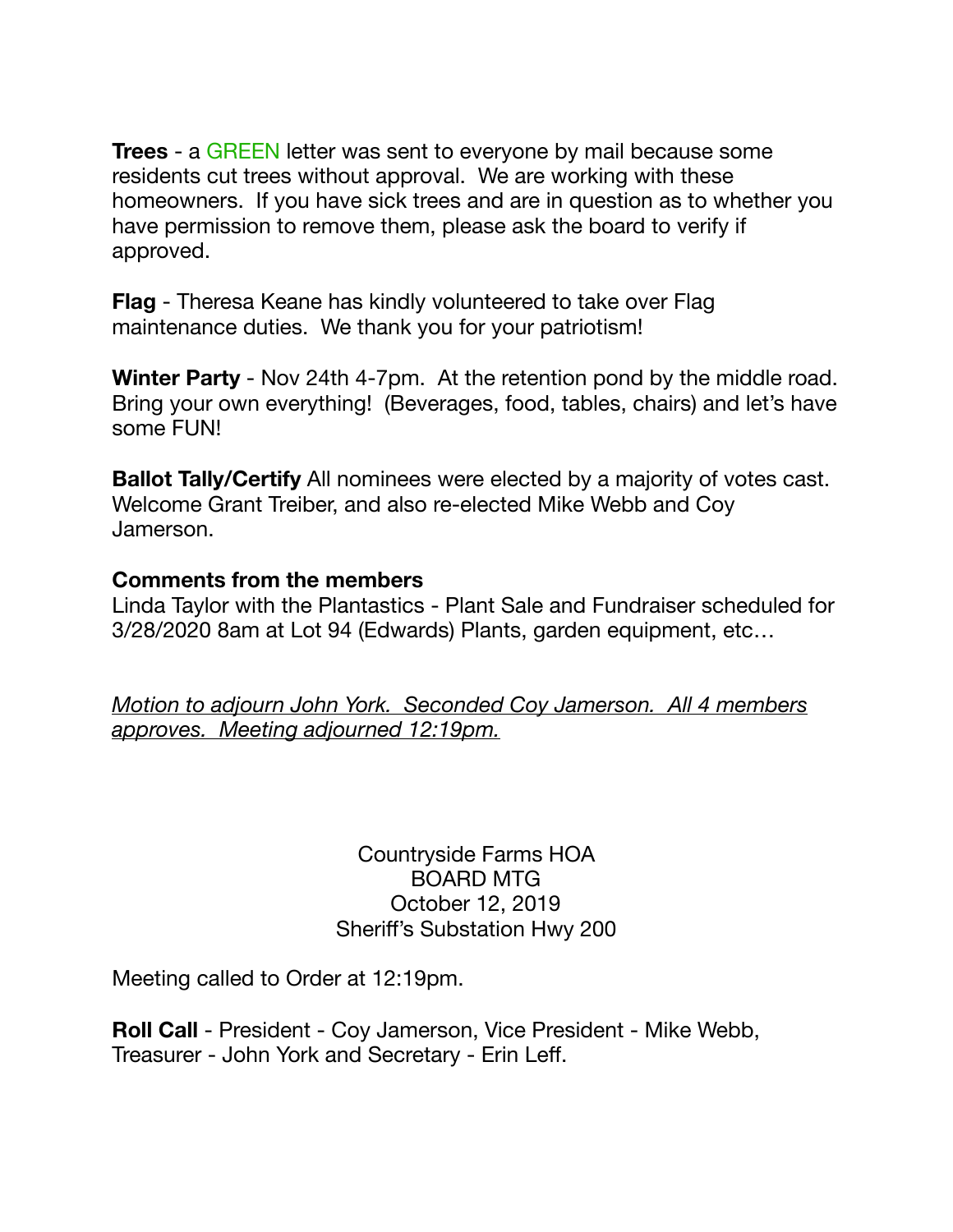**Agenda** - *Mike Webb moved to approve today's Agenda. Seconded by John York. All 4 members in favor. Motion approved.* 

**Minutes** - *John York moved to approve the minutes from Aug 23, 2019 meeting. Seconded by Coy Jamerson. All 4 members in favor. Motion approved.* 

*John York moved to appoint Grant Treiber to the vacant Board seat for the remainder of the term until Grant's elected term begins in January 2020. Seconded by Mike Webb. All 4 members in favor. Motion approved.* We welcome Grant to the Board at this time as a Director of the Board.

New Board for the term between now and the end of 2020: Coy Jamerson, Mike Webb, John York, Erin Leff and Trant Treiber.

**Treasurer report** - We need new signers for the all the bank accounts. Need to remove old signers including: Dona McCann, Sarah Jane Hoffman, Sue Baldwin, Leo Neville, Anthony Palmioti, Edwin Metelits any other names other than the current Board of Directors: Coy Jamerson, Mike Webb, John York, Erin Leff, and Grant Treiber.

*Coy Jamerson moved to remove all old names from signers and add new Board members. Seconded by John York. All 5 members in favor . Motion approved.* 

### **Committees** - NONE

### **Old Business**

**Gate** - contact Erin to give preferred contact info (which phone numbers you want called) for the gate access system

#### **New Business**

**Budget meeting** - (To be announced date in November) Budget meeting for 2020 Budget approval and Vote by the Board for dues increase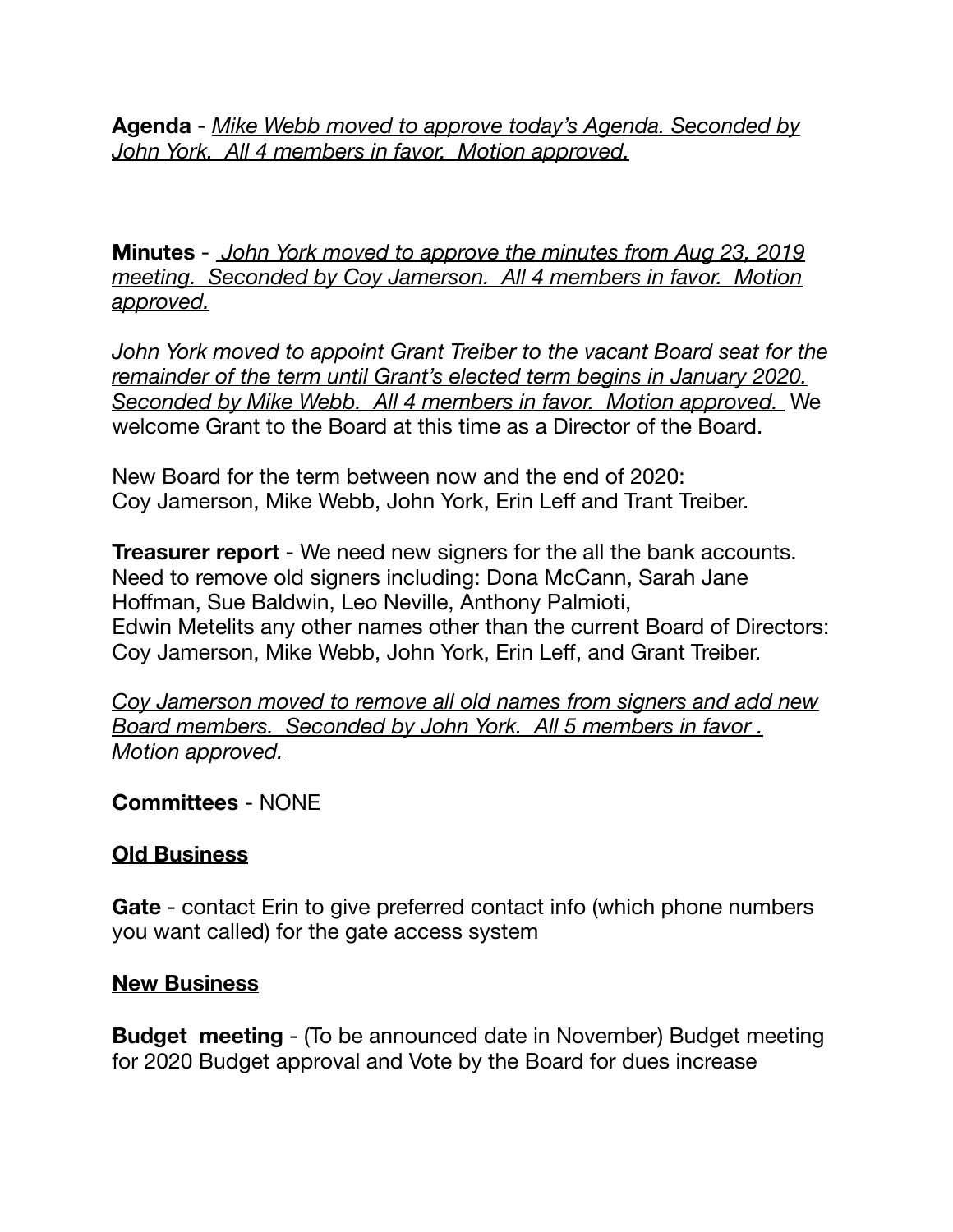currently planned for \$1000/yr. A letter will be mailed at least 14 days in advance.

**Community message board**. - We need a better method of communication than the poster boards. Erin Leff to provide options and vote at next meeting.

**Lot 58** - tree removal and violations. Coy Jamerson spoke with owner who has done some of the improvements. 4 trees that were approved by the board were removed. We need to continue to see progress. There are logs on the swale that need to be removed. Coy Jamerson regularly contacts owner. No definite timeline at this moment.

**Landscape** - We are taking Bids for landscape services - Submission of bids to be made by Dec 1, 2019.

**Unapproved tree removal** - we are working with 2 neighbors There are timelines for correction of violations

### **Questions from the community**

Discussed estoppel letters and that the homeowner is responsible to know the C&R once they sign the estoppel.

Question about the HOA Director Certification course. Grant Treiber previously chose the option to provide the letter stating he is familiar with our documents rather than take the course.

Minutes from the April 17, 2019 meeting

HOA Board Certification - Sarah Jane Hoffman moved to require all board members (current or future) to have an HOA Board Certification within the next 45 days-(of election) the Board would pay for this. Dona McCann seconded. 4 in favor, Grant Treiber opposed. Motion approved.

Committees have little progress because we have little involvement from the community. PLEASE, we need help from the membership. Entry Gate will be completed before the C& R committee starts.

OLD OLD business /violations. Need to be revived or resolved.

Erin Leff moved to adjourn. Seconded by John York. All 5 members in favor. Meeting adjourned. 12:50pm.